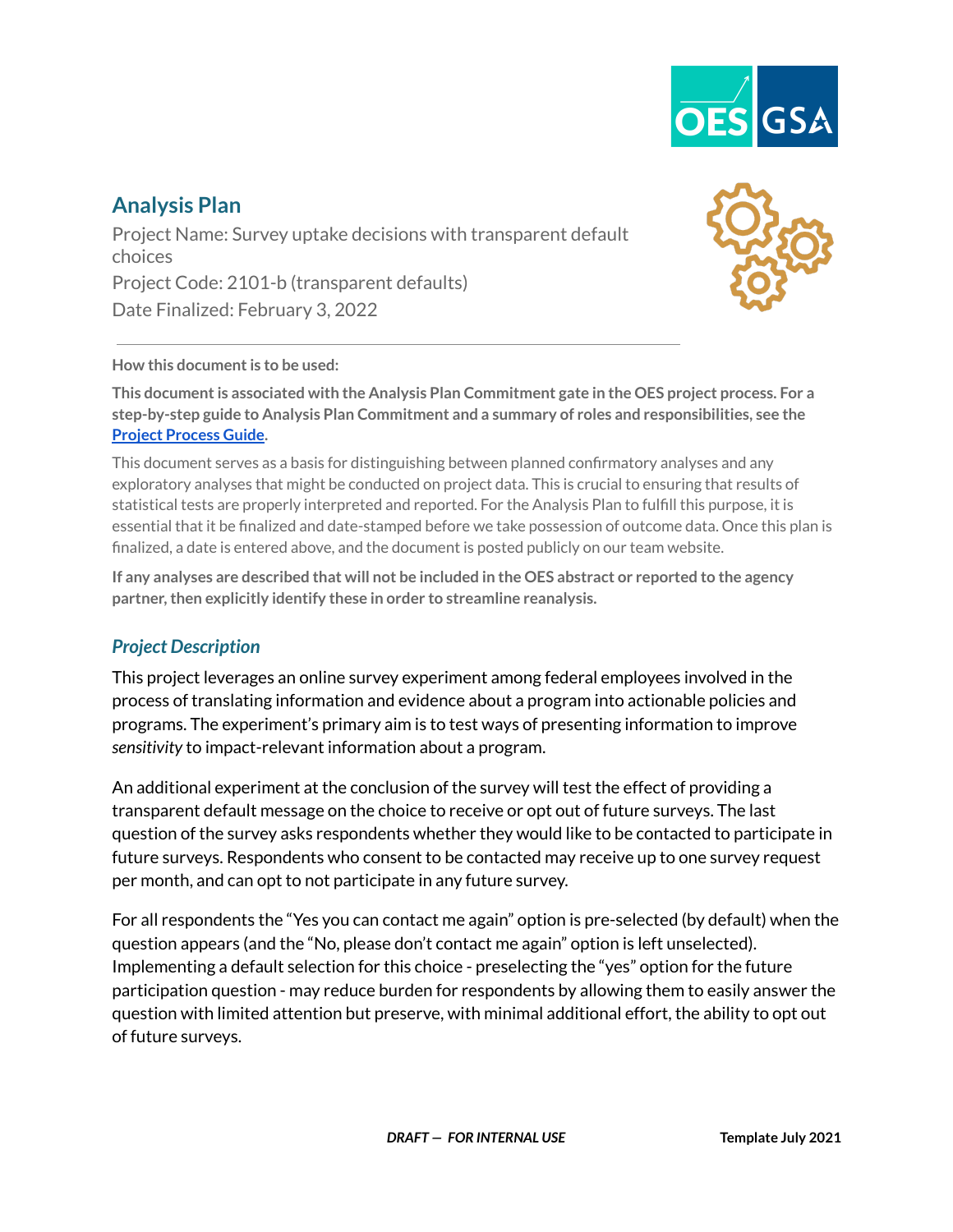A transparent default in this context means disclosing the target behavior, purpose, or general effect of the default selection.<sup>1</sup> To test the effect of a transparent default, additional text is added to the pre-selected "Yes" option that reads: "NOTE: We have preselected this option because we want to have enough respondents for future surveys to help build evidence to improve government services."

## *Preregistration Details*

This Analysis Plan will be posted on the OES website at oes.gsa.gov. In addition, this project will be preregistered in the AEA RCT registry at https://www.socialscienceregistry.org/trials/7715.

### *Hypotheses*

The primary hypothesis is that providing a transparency statement along with a default selection will increase the likelihood that respondents will accept the default selection and choose to receive future survey contacts.

## *Data and Data Structure*

This section describes variables that will be analyzed, as well as changes that will be made to the raw data with respect to data structure and variables.

#### **Data Source(s):**

All data will be collected and stored in the GSA Qualtrics platform. Data will be downloaded for the analysis and stored securely on GSA's Google Drive platform.

### **Outcomes to Be Analyzed:**

The outcome to be analyzed is the submitted response to the final question on the survey. The variable takes values of "Yes" or "No".

### **Imported Variables:**

No variables will be imported.

#### **Transformations of Variables:**

The outcome variable will be coded as a binary variable, where a "Yes" response =1 and a "No" response =0. We will also create an index indicator, *treatment,* which will equal one if the survey question included the transparency statement, and zero otherwise.

### **Transformations of Data Structure:**

N/A

### **Data Exclusion:**

<sup>1</sup> Paunov, Yavor, Michaela Wänke, and Tobias Vogel."Ethical defaults: which transparency components can increase the effectiveness of default nudges?." *Social Influence* 14, no. 3-4 (2019): 104-116.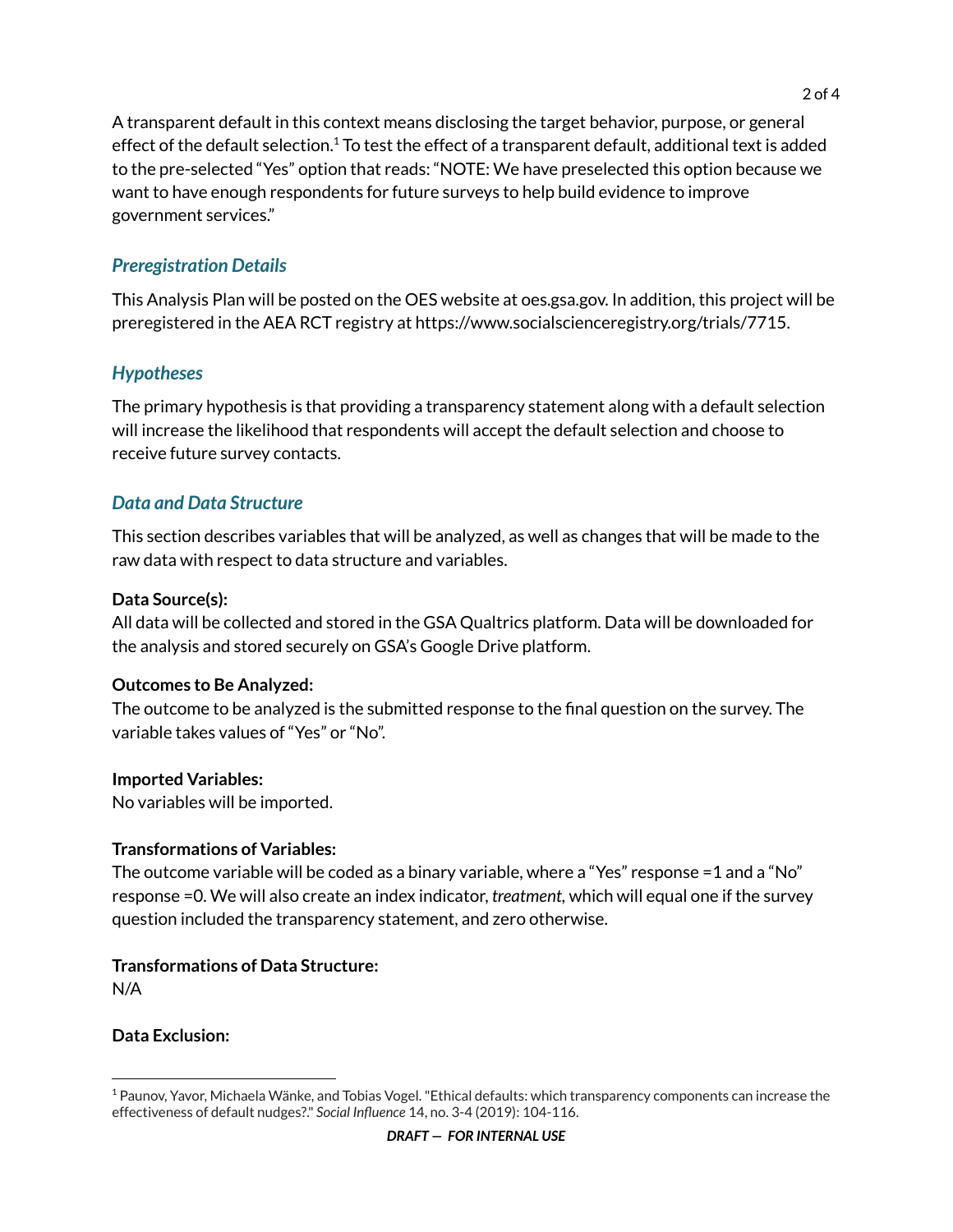We will exclude respondents who didn't see the final question in the survey. We will also only keep the first complete response received via a single personalized survey link. That is, if the survey was taken multiple times using the same survey ID, we will not look at additional complete responses.

#### **Treatment of Missing Data:**

Some survey respondents may quit the survey before responding to the final question. We will check to see if there exists differential attrition by treatment condition for this type of item non-response*.* The check on differential attrition will regress a binary indicator of non-response (=1 if saw the question but didn't respond, =0 if responded) on *treatment* for all respondents who completed the main portion of the survey. If this regression reveals no statistically significant difference in the likelihood of item non-response (based on a t-test with alpha=0.05 rejection region), observations with missing data will be ignored for reporting main results.

If we reject the hypothesis of balanced non-response by treatment condition we will perform a "bounding" sensitivity analysis on the confirmatory analysis described below.

## *Descriptive Statistics, Tables, & Graphs*

We will prepare a bar chart showing the share of respondents in each condition who chose the "Yes" response, with 95% confidence intervals for both bars.

## *Statistical Models & Hypothesis Tests*

This section describes the statistical models and hypothesis tests that will make up the analysis — including any follow-ups on effects in the main statistical model and any exploratory analyses that can be anticipated prior to analysis.

### **Statistical Models:**

We will estimate an ordinary least squares regression of the binary response variable on the treatment indicator and respondent-specific covariates:

$$
Y_i = \beta_0 + \beta_1 treatment_i + \beta_2 X_i + \varepsilon_i
$$

where  $i$  indexes respondents to the survey question:

- $\bullet$   $\quad$   $\,Y_{i}$  is the outcome of interest, i.e. selection of "Yes" (=1) or "No" (=0).
- $\bullet \quad treatment_{i \atop l}$  is an indicator equal to one if the respondent sees the transparent default statement and equal to zero if they do not see the transparent default statement.
- $\bullet$   $\quad$   $X_{i}$  is a vector of respondent-specific demographic variables. These variables include

respondent self-reported age (age-range categories), gender (female or males/non-binary/third gender/prefer not to say), race (White only or any other category, which includes American Indian or Alaska Native, Asian, Black or African American, Native Hawaiian or Other Pacific Islander, prefer not to say, other), and Federal agency the respondent works for (Department of Education, Department of Health and Human

#### *DRAFT — FOR INTERNAL USE*